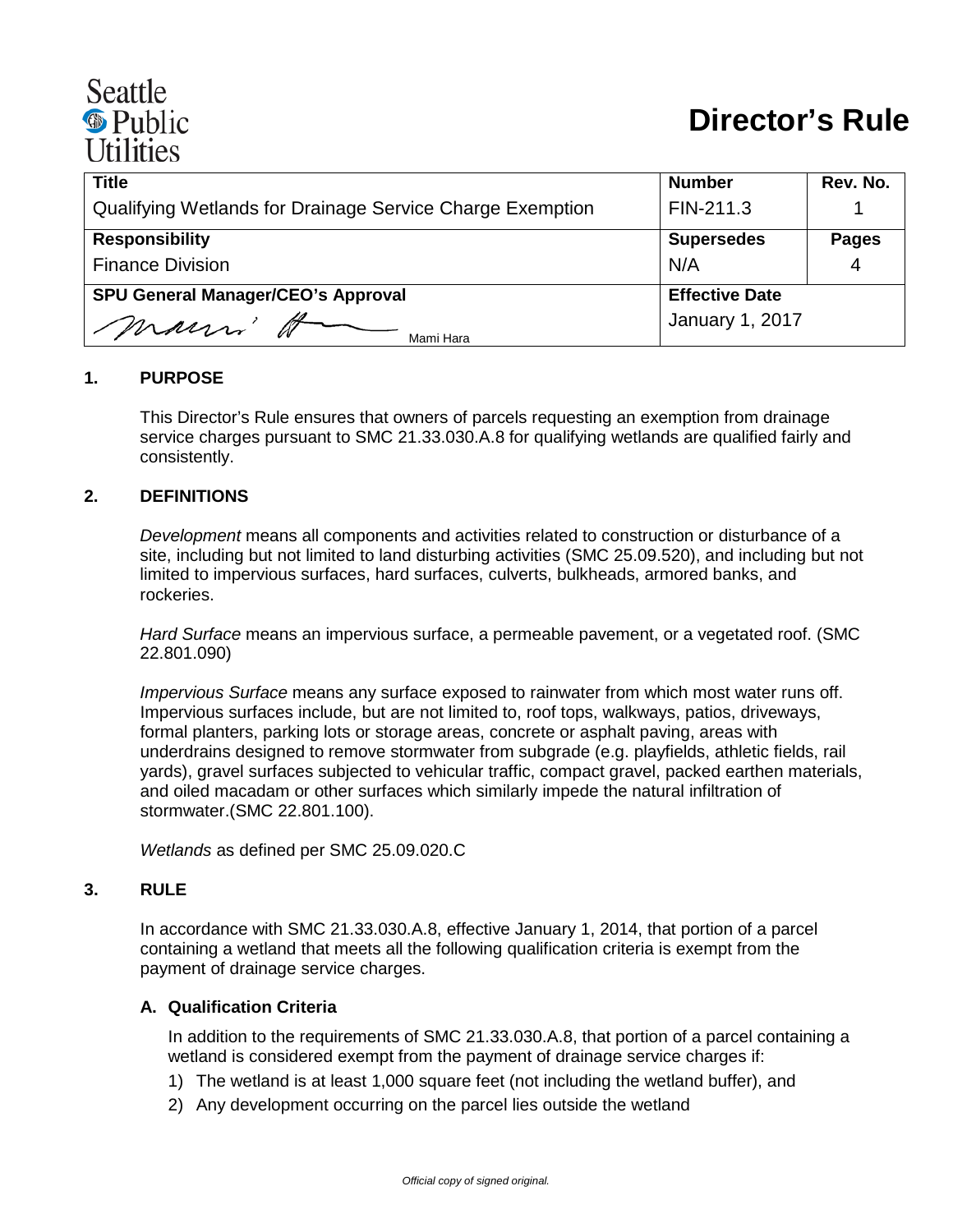That portion of the parcel meeting the above criteria will be considered exempt from the payment of drainage service charges. Documentation verifying qualification, as specified in Appendix A, shall be prepared by a wetland professional as defined per the Department of Planning and Development [Director's Rule 19-2006.](http://www.seattle.gov/dpd/codes/dr/DR2006-19.pdf)

# **B. Development Clarification**

For the purposes of this Director's Rule, the following is not considered development:

- 1) Normal and routine pruning and maintenance of trees and vegetation that meets the requirements of SMC [25.09.320.A.3.a.](http://clerk.ci.seattle.wa.us/%7Escripts/nph-brs.exe?d=CODE&s1=25.09.320.snum.&Sect5=CODE1&Sect6=HITOFF&l=20&p=1&u=/%7Epublic/code1.htm&r=1&f=G)
- 2) Restoring or improving vegetation and trees, including removing non-native vegetation, invasive plants, or noxious weeds by hand, to promote maintenance or creation of a naturally functioning condition that prevents erosion, protects water quality, or provides diverse habitat that meets the requirements of SMC [25.09.320.A.3.c.](http://clerk.ci.seattle.wa.us/%7Escripts/nph-brs.exe?d=CODE&s1=25.09.320.snum.&Sect5=CODE1&Sect6=HITOFF&l=20&p=1&u=/%7Epublic/code1.htm&r=1&f=G)
- 3) Removing trees or vegetation when the General Manager/CEO determines the tree or vegetation is a threat to health or safety that meets the requirements of 25.09.320.A.3.d.
- 4) Qualifying streets per SPU Director's Rule FIN-211.1

## **C. Administrative Requirements**

- 1) To be considered eligible for an exemption, the owner(s) of the parcel containing the wetland must submit an application form, provided by the Utility, and supporting documentation, as specified in Appendix A.
- 2) In accordance with SMC 21.33.070.A., qualifying documentation, as specified in Appendix A, must be dated no later than November 1 of any calendar year in order for an exemption to be considered for drainage service charges for the subsequent calendar year, with the exception of the 2014 billing year as described below.
	- a) An adjustment to 2014 drainage service charges will be allowed for approved applications and supporting documentation that are received no later than May 15, 2014. Applications received after this date will be subject to the November 1 cutoff date under SMC 21.33.070.A.
- 3) The Utility shall routinely inspect, subject to the conditions of SMC 21.33.120, qualifying wetlands to verify ongoing compliance with the requirements of this rule.
- 4) The Utility may terminate the wetland exemption for the following reasons:
	- a) The parcels changes ownership.
	- b) The parcel is re-developed or the parcel boundaries changed.
	- c) The parcel area no longer complies with the required wetland qualification criteria as specified in this rule.

## **4. AUTHORITY/REFERENCES**

- SMC [21.33,](http://clerk.ci.seattle.wa.us/%7Epublic/toc/21-33.htm) Storm Drainage Utility Rates and Charges.
- SMC [21.33.030.A.8.](http://clerk.ci.seattle.wa.us/%7Escripts/nph-brs.exe?d=CODE&s1=21.33.010.snum.&Sect5=CODE1&Sect6=HITOFF&l=20&p=1&u=/%7Epublic/code1.htm&r=1&f=G) Effective January 1, 2014, that portion of a parcel containing a wetland that contains highly infiltrative pervious surface and meeting all qualification criteria established by the Utility by Director's Rule under Section 3.32.020 of the Seattle Municipal Code. The Utility may consider Geographic Information System data and any other information determined necessary in identifying qualifying wetlands.
- DPD [Director's Rule 19-2006,](http://www.seattle.gov/dpd/codes/dr/DR2006-19.pdf) Requirements for Wetland Professionals and Wetland Delineation Reports.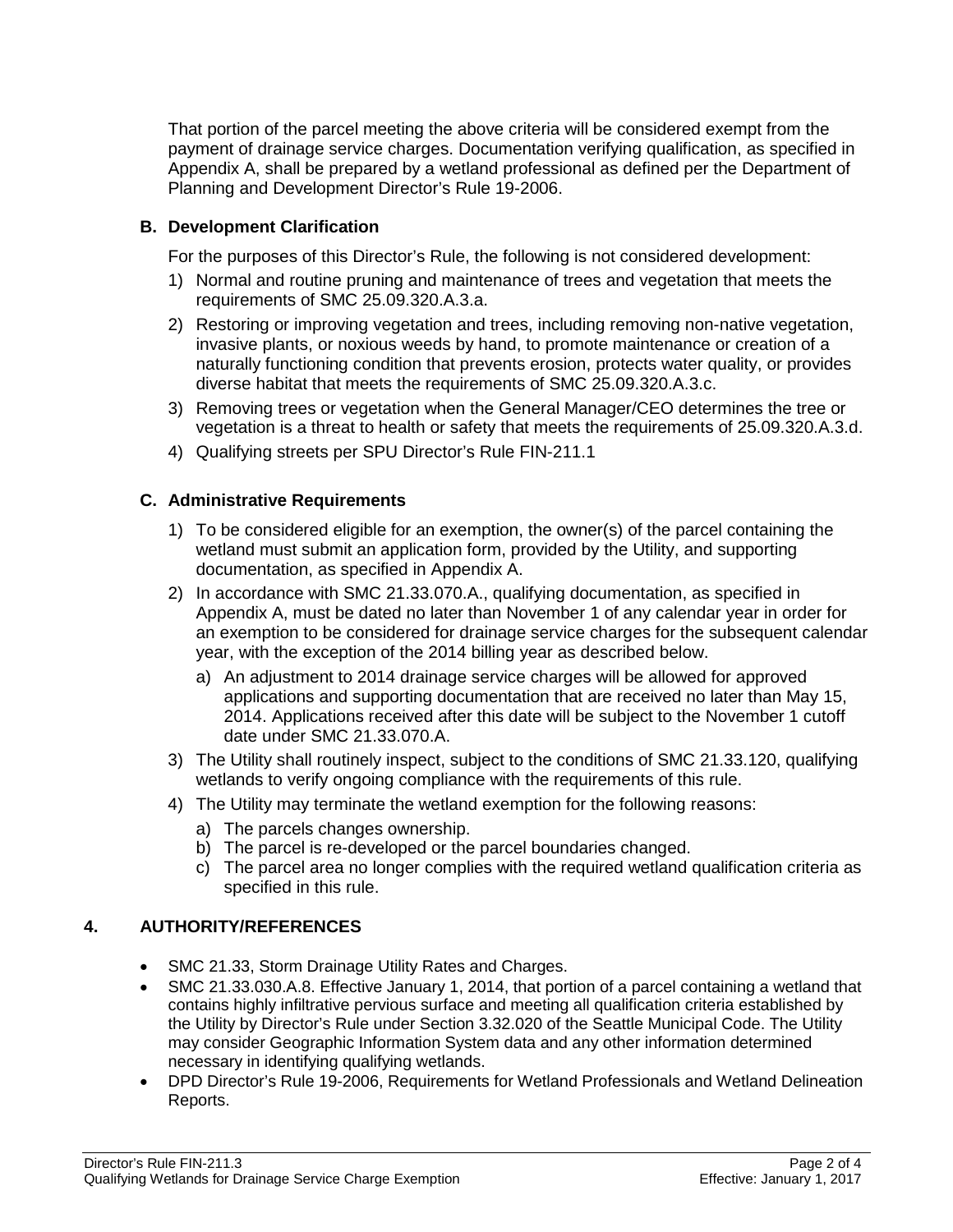# **APPENDIX**

## **A. Supporting Documentation**

The supporting documentation listed below shall be prepared by a wetland professional, as defined per the Department of Planning and Development [Director's Rule 19-2006,](http://www.seattle.gov/dpd/codes/dr/DR2006-19.pdf) except where the federal manual should take precedence when referenced in this Director's Rule. One copy of the supporting documentation shall be submitted with each wetland exemption application. (Note that this documentation exclusively satisfies the requirements for this rule and does not meet the requirements set forth by the City's Department of Planning and Development for development purposes.)

## 1) Qualification Report

a) At a minimum, the Qualification Report shall include the sections listed below:

## i. Title Page and Introduction

A title page and introduction that includes the project location, legal description, assessor's parcel number, the name of the property owner(s) or designee as shown on the application, the date of the field investigation, the date of Report preparation, and the name of the party preparing the Report.

## ii. Site Description

A site description that includes a description of the vegetation and topography of the site and the surrounding area and the existing land uses within 200 feet of the property's boundary lines. Include a description of any critical areas, streams, water bodies or floodplains located within 200 feet of the property lines.

#### iii. Background Resource Information

The wetland professional shall review all pertinent resource information, including at a minimum: the City of Seattle Wetland Environmentally Critical Areas map, and/or the National Wetland Inventory map and any available site specific soils information.

## iv. Methodology

A section that describes the methodology (i.e. Routine Determination, Comprehensive Determination, Atypical Situations, Problem Areas) used for the delineation of wetland boundaries. Identification of wetlands and delineation of their boundaries shall be done in accordance with the approved federal wetland delineation manual and applicable regional supplement. Include completed data forms provided in the applicable regional supplement.

## v. Discussion and Conclusions

A description of the rationale for the determination of the wetland(s) boundary. Include a detailed description of the hydrology, soils, and vegetation found on-site. Note the size (e.g. acreage/square footage) of each wetland identified and indicate how the area was calculated. Support the discussion with details from the background information and field work presented and describe any unusual problems or difficulties encountered in the field that may have affected the wetland boundary delineation.

## vi. Other Report Attachments

- a. Vicinity map.
- b. A site plan showing the proposed project, all wetlands, and all riparian corridors as defined per SMC [25.09.020.D.5.a.](http://clerk.ci.seattle.wa.us/%7Escripts/nph-brs.exe?d=CODE&s1=25.09.020.snum.&Sect5=CODE1&Sect6=HITOFF&l=20&p=1&u=/%7Epublic/code1.htm&r=1&f=G)
- c. City of Seattle Environmental Critical Areas Wetland Map.
- d. Wetland determination data sheets and map showing location of sample plots.
- e. Color photos of the wetland(s) and site.